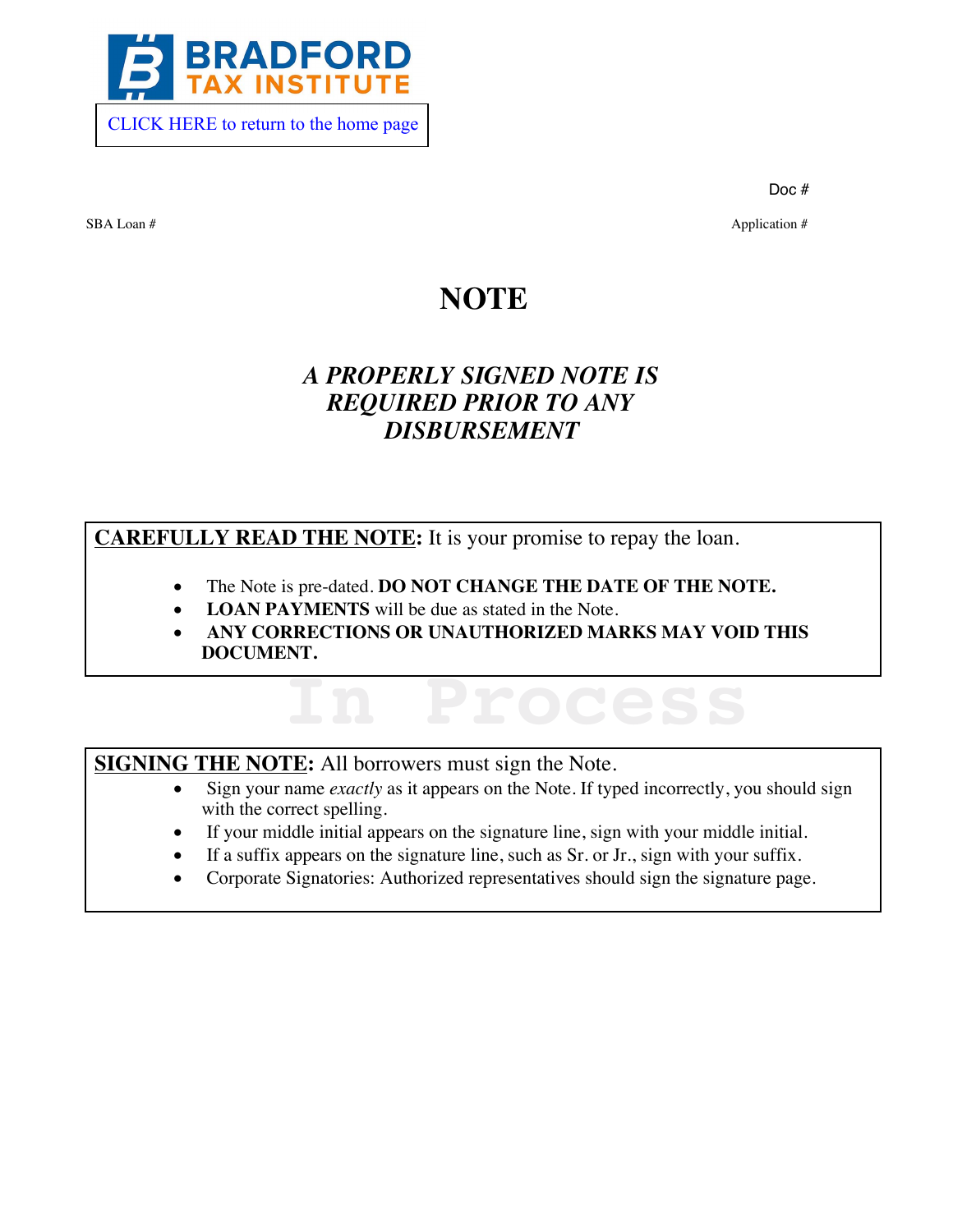SBA Loan # Application # Application # Application # Application # Application #  $\alpha$ 

|  | U.S. Small Business Administration | Date: 06.16.2020                   |
|--|------------------------------------|------------------------------------|
|  | <b>NOTE</b>                        | Loan Amount: \$100,000.00          |
|  | (SECURED DISASTER LOANS)           | <b>Annual Interest Rate: 3.75%</b> |

## **SBA Loan # Application #**

- 1. **PROMISE TO PAY:** In return for a loan, Borrower promises to pay to the order of SBA the amount of **one hundred thousand and 00/100 Dollars (\$100,000.00)**, interest on the unpaid principal balance, and all other amounts required by this Note.
- 2. **DEFINITIONS: A)** "Collateral" means any property taken as security for payment of this Note or any guarantee of this Note. **B**) "Guarantor" means each person or entity that signs a guarantee of payment of this Note. **C**) "Loan Documents'' means the documents related to this loan signed by Borrower, any Guarantor, or anyone who pledges collateral.
- 3. **PAYMENT TERMS:** Borrower must make all payments at the place SBA designates. Borrower may prepay this Note in part or in full at any time, without notice or penalty. Borrower must pay principal and interest payments of **\$488.00** every **month** beginning **Twelve (12)** months from the date of the Note. SBA will apply each installment payment first to pay interest accrued to the day SBA receives the payment and will then apply any remaining balance to reduce principal. All remaining principal and accrued interest is due and payable **Thirty (30) years** from the date of the Note. Interest accrued to the day SBA receives the payment and will then apply and iterest is due and payable **Thirty (30)**  $\bf{y}$ <br>In remaining principal and accrued interest is due and payable **Thirty (30)**  $\bf{y}$ <br>is in defau
- 4. **DEFAULT:** Borrower is in default under this Note if Borrower does not make a payment when due under this Note, or if Borrower: **A)** Fails to comply with any provision of this Note, the Loan Authorization and Agreement, or other Loan Documents; **B)** Defaults on any other SBA loan; **C)** Sells or otherwise transfers, or does not preserve or account to SBA's satisfaction for, any of the Collateral or its proceeds; **D**) Does not disclose, or anyone acting on their behalf does not disclose, any material fact to SBA; **E)** Makes, or anyone acting on their behalf makes, a materially false or misleading representation to SBA; **F)** Defaults on any loan or agreement with another creditor, if SBA believes the default may materially affect Borrower's ability to pay this Note; **G**) Fails to pay any taxes when due; **H)** Becomes the subject of a proceeding under any bankruptcy or insolvency law; **I)** Has a receiver or liquidator appointed for any part of their business or property; **J)** Makes an assignment for the benefit of creditors; **K)** Has any adverse change in financial condition or business operation that SBA believes may materially affect Borrower's ability to pay this Note; **L)** Dies; **M)** Reorganizes, merges, consolidates, or otherwise changes ownership or business structure without SBA's prior written consent; or, **N**) Becomes the subject of a civil or criminal action that SBA believes may materially affect Borrower's ability to pay this Note.
- 5. **SBA'S RIGHTS IF THERE IS A DEFAULT:** Without notice or demand and without giving up any of its rights, SBA may: **A)** Require immediate payment of all amounts owing under this Note; **B)** Have recourse to collect all amounts owing from any Borrower or Guarantor (if any); **C)** File suit and obtain judgment; **D)** Take possession of any Collateral; or **E)** Sell, lease, or otherwise dispose of, any Collateral at public or private sale, with or without advertisement.
- 6. **SBA'S GENERAL POWERS:** Without notice and without Borrower's consent, SBA may: **A**) Bid on or buy the Collateral at its sale or the sale of another lienholder, at any price it chooses; **B)** Collect amounts due under this Note, enforce the terms of this Note or any other Loan Document, and preserve or dispose of the Collateral. Among other things, the expenses may include payments for property taxes, prior liens, insurance, appraisals, environmental remediation costs, and reasonable attorney's fees and costs. If SBA incurs such expenses, it may demand immediate reimbursement from Borrower or add the expenses to the principal balance; **C)** Release anyone obligated to pay this Note; **D)** Compromise, release, renew, extend or substitute any of the Collateral; and **E)** Take any action necessary to protect the Collateral or collect amounts owing on this Note.